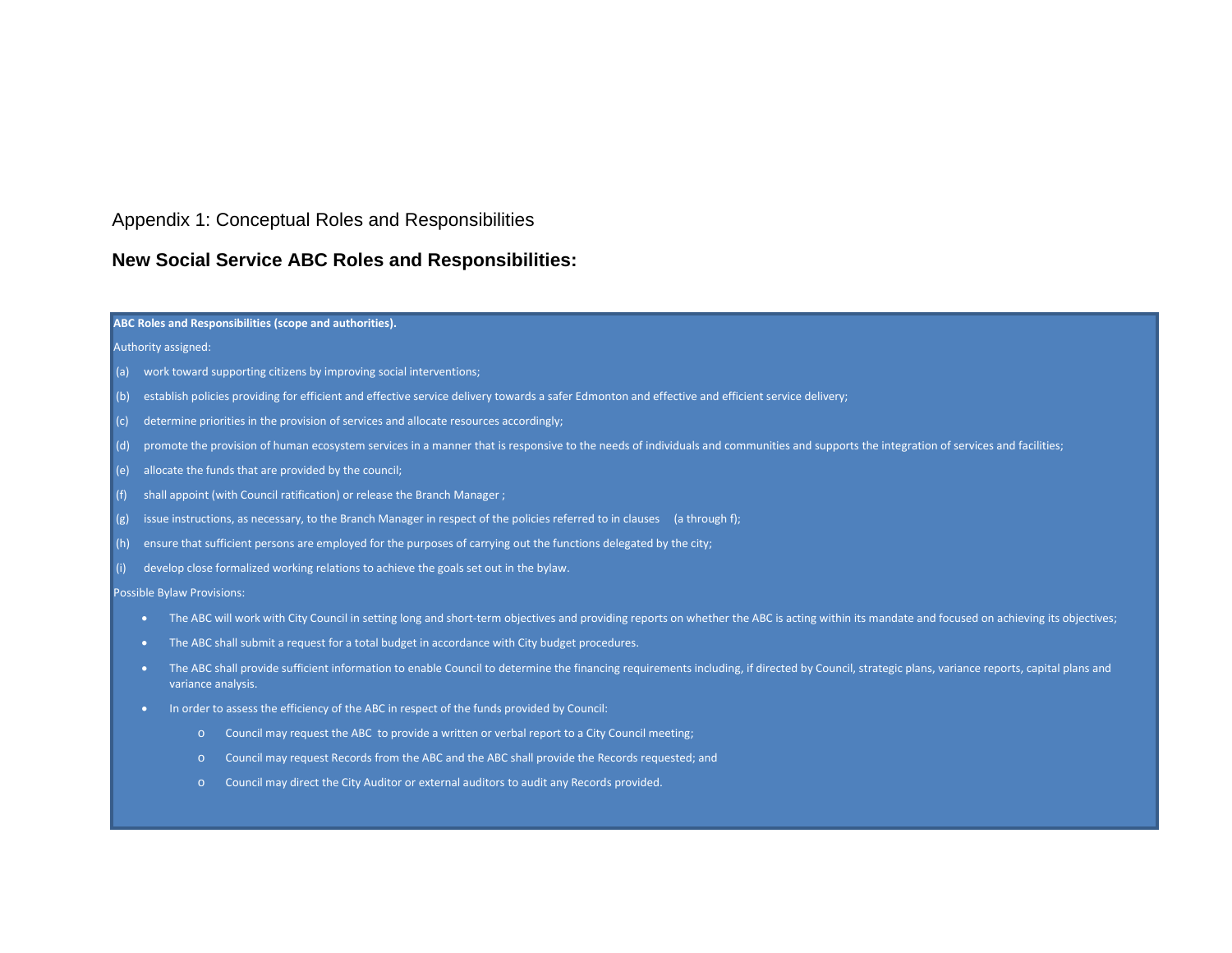Initial Governance Model: Conceptual Organizational Chart